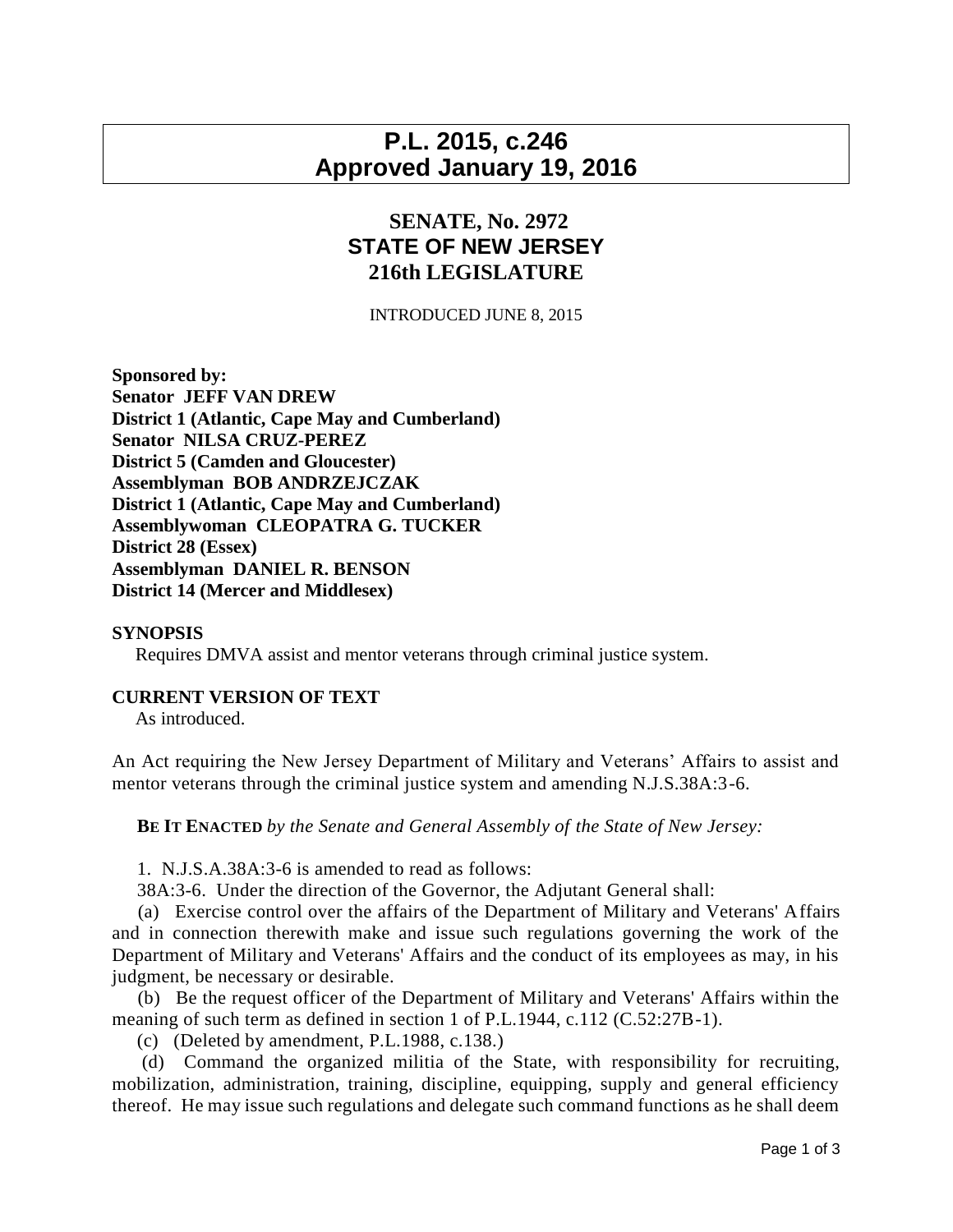necessary. The regulations so issued shall, insofar as possible, conform to the federal laws and regulations concerning the same.

 (e) Maintain the archives and be the custodian of the records and papers required, by laws or regulations, to be filed with the Department of Military and Veterans' Affairs.

 (f) Supervise, administer and coordinate those activities of the selective service system for which the Governor is responsible.

 (g) Acquire by gift, grant, purchase, exchange, eminent domain, or in any other lawful manner, in the name of and for the use of the State of New Jersey, all those parcels of land as shall be necessary for armories and other militia facilities, and supervise the design, construction, alteration, maintenance and repair of said property.

(h) Establish and maintain such headquarters as may be required for the militia.

 (i) Exercise the powers vested in him and perform such other duties and functions as required of him by the Governor and by federal and State laws and regulations.

Exercise all of the functions, powers and duties heretofore vested in the Director of the Division on Veterans' Programs and Special Services.

 (k) Appoint and remove officers and other personnel employed within the department, subject to the provisions of N.J.S.38A:3-8 and Title 11A of the New Jersey Statutes and other applicable statutes, except as herein otherwise specifically provided.

 (l) Have authority to organize and maintain an administrative division and to assign to employment therein secretarial, clerical and other assistants in the department or the Adjutant General's Office for the purpose of providing centralized support to all segments of the department, including budgeting, personnel administration and oversight of equal opportunity programs.

 (m) Perform, exercise and discharge the functions, powers and duties of the department through such divisions as may be established by this act or otherwise by law.

 (n) Organize the work of the department in divisions not inconsistent with the provisions of this act and in bureaus and other organizational units as the Adjutant General may determine to be necessary for efficient and effective operation.

 (o) Adopt, issue and promulgate, in the name of the department, pursuant to the "Administrative Procedure Act," P.L.1968, c.410 (C.52:14B-1 et seq.), such rules and regulations as may be authorized by law.

 (p) Institute, or cause to be instituted, legal proceedings or processes as necessary to properly enforce and give effect to any of the Adjutant General's powers or duties.

 (q) Make an annual report to the Governor and to the Legislature of the department's operations, and render other reports as the Governor shall from time to time request or as may be required by law.

 (r) Coordinate the activities of the department, and the several divisions and other agencies therein, in a manner designed to eliminate overlapping and duplicative functions.

 (s) Integrate within the department, so far as practicable, all staff services of the department and of several divisions and other agencies therein.

 (t) Request access to all relevant files and records of other State agencies, which may be made available to the Adjutant General by the head of a State agency, and request, subject to the permission of the head of the State agency, any officer or employee therein to provide information as necessary to assist in the performance of the functions of the department.

 (u) Supervise and operate the New Jersey Veterans' Memorial Home-Menlo Park, the New Jersey Veterans' Memorial Home-Vineland, the New Jersey Veterans' Memorial Home-Paramus and the New Jersey Veterans' Memorial Cemetery-Arneytown.